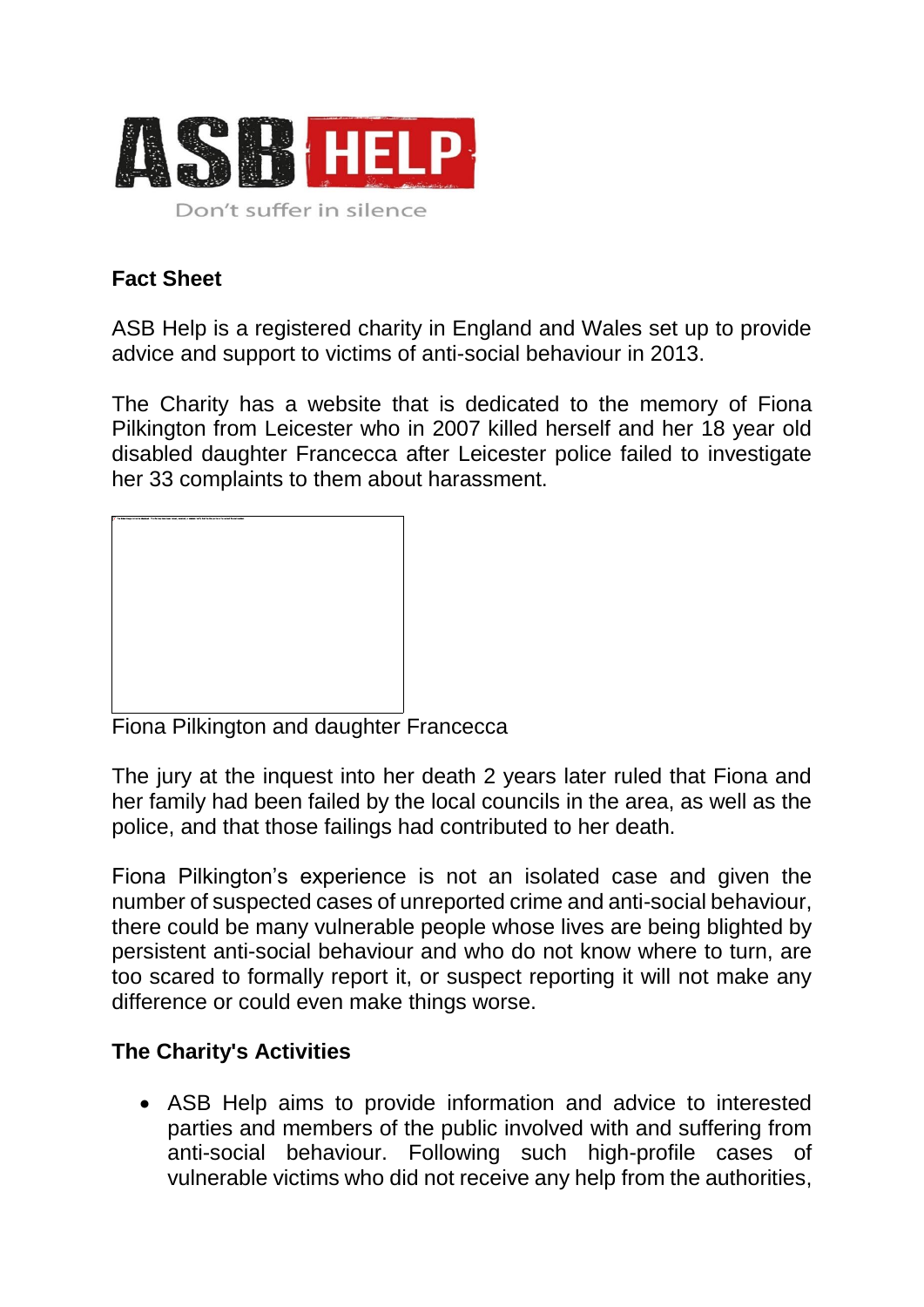we believe there is a clear need for coordinated information and advice that is readily accessible to those who need it.

- We do this primarily through our informative website particularly focusing on equipping victims of anti-social behaviour with the necessary tools to effectively report it.
- We provide one to one support and advice to practitioners on a wide range of ASB areas, such as advice on cases, provide training, sit as independent chairs or panel members for community trigger meetings, lead on developing local ASB conferences or briefings to a range of audiences.
- We are also in the process of developing a practitioner site which will contain useful information, templates and best practice examples. We believe this is important because ultimately victims of anti-social behaviour will receive a better response where ASB practitioners are well-informed through sharing best practice, updates in the sector and opportunities to be innovative to get results for victims.
- We also plan to build up a database of information from visitors to the website on how effective they have found their local authorities and police to be in responding to reports of ASB, populated by our online survey.
- We have a particular interest in the Community Trigger (also known as the ASB Case Review) introduced in the Anti-Social Behaviour, Crime and Policing Act 2014 to empower victims who feel they are being ignored by local agencies. In this area we hope that we can assist victims in accessing their local Community Trigger and as we gain more knowledge and experience in this area, undertake political lobbying to ensure it is fit for purpose.
- We encourage authorities to sign up to the Community Trigger ASB Help PLEDGE by ensuring that they: